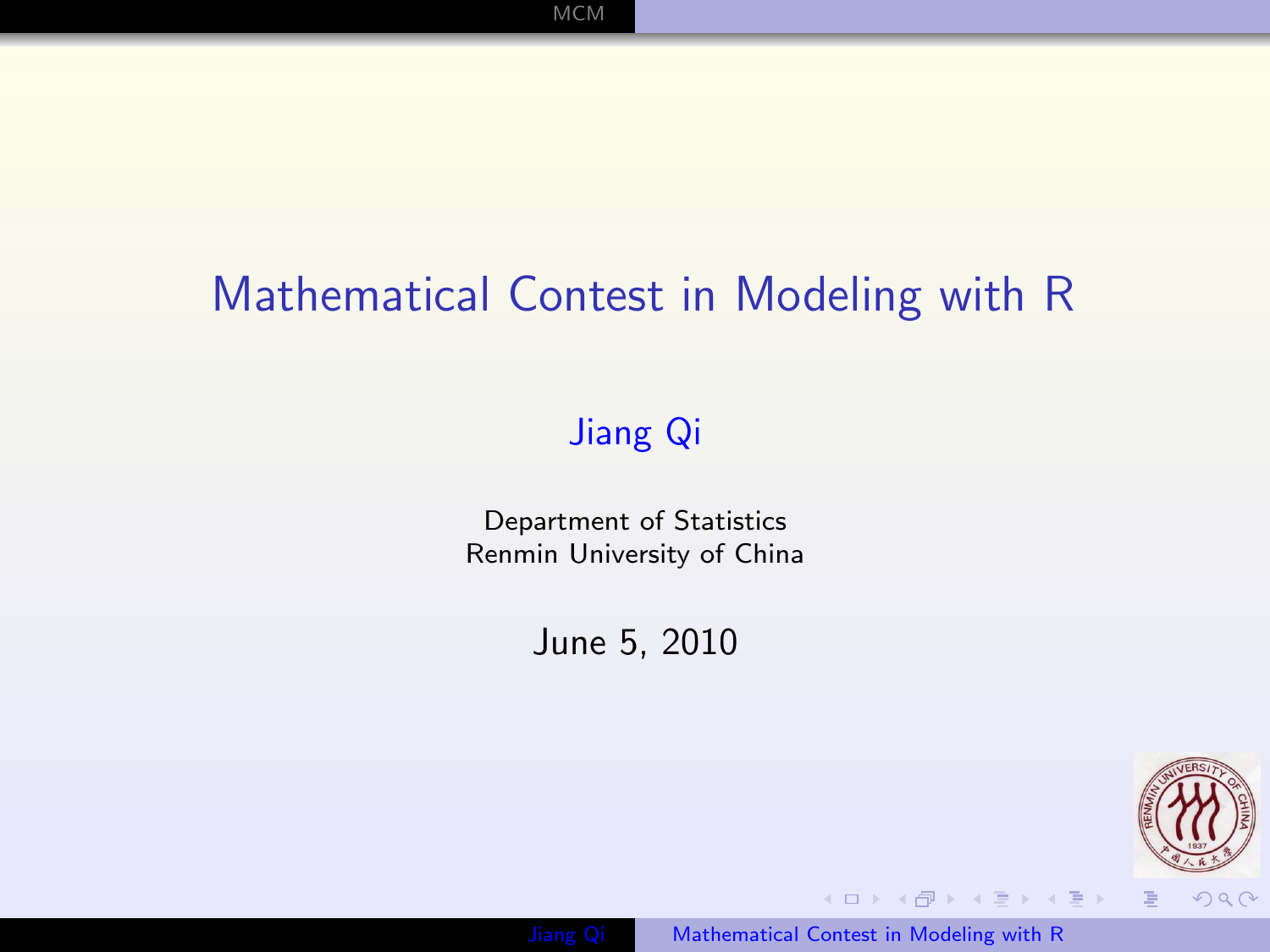MCM, short for Mathematical Contest in Modeling held by COMAP, is an Annual online competition for teams of undergraduates to use mathematical modeling to solve real world problems.

<span id="page-1-0"></span>

 $\left\{ \begin{array}{ccc} 1 & 0 & 0 \\ 0 & 1 & 0 \end{array} \right.$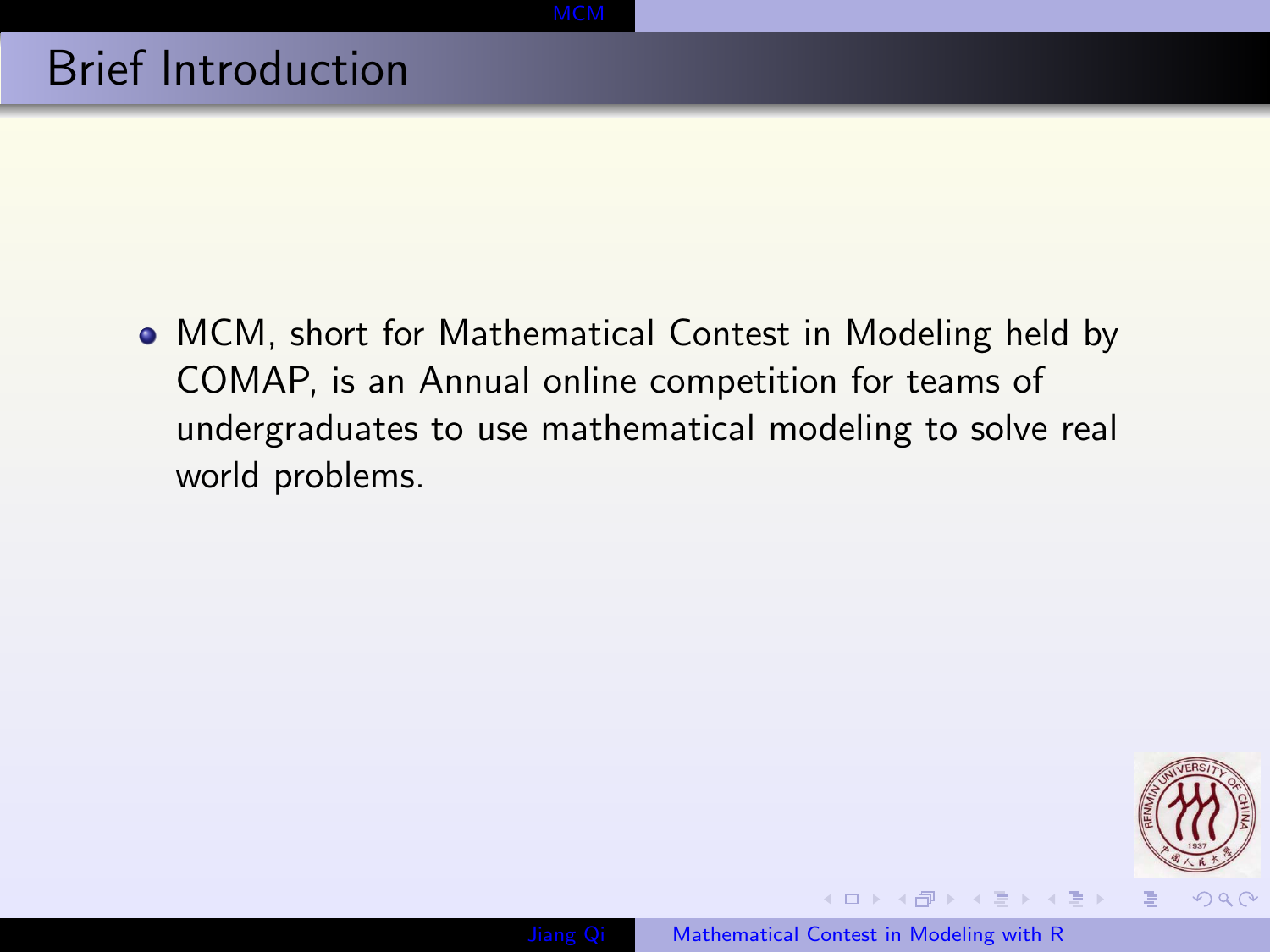- MCM, short for Mathematical Contest in Modeling held by COMAP, is an Annual online competition for teams of undergraduates to use mathematical modeling to solve real world problems.
- Problem B: Peter Sutcliffe, a notorious series murder. The contesters should provided a plan to aid the police agency on locating Sutcliffe and predicting the next possible crime site.

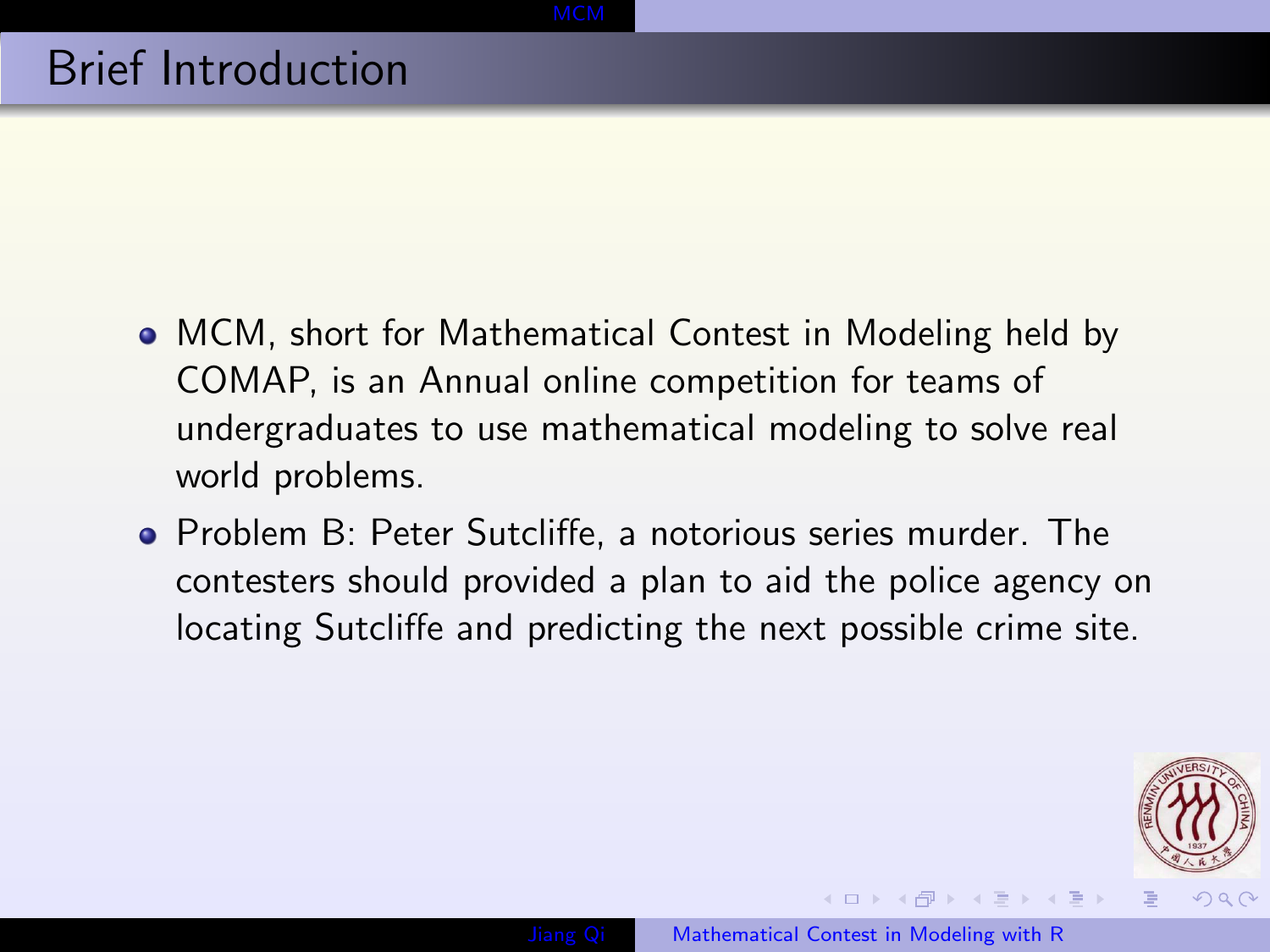My part of work is to locate the criminal's 'anchor point' (a criminology term referred to the base of murder). This process is named Geographical Profiling.





 $\mathcal{A} \subseteq \mathcal{P} \rightarrow \mathcal{A} \oplus \mathcal{P} \rightarrow \mathcal{A} \oplus \mathcal{P} \rightarrow \mathcal{A} \oplus \mathcal{P}$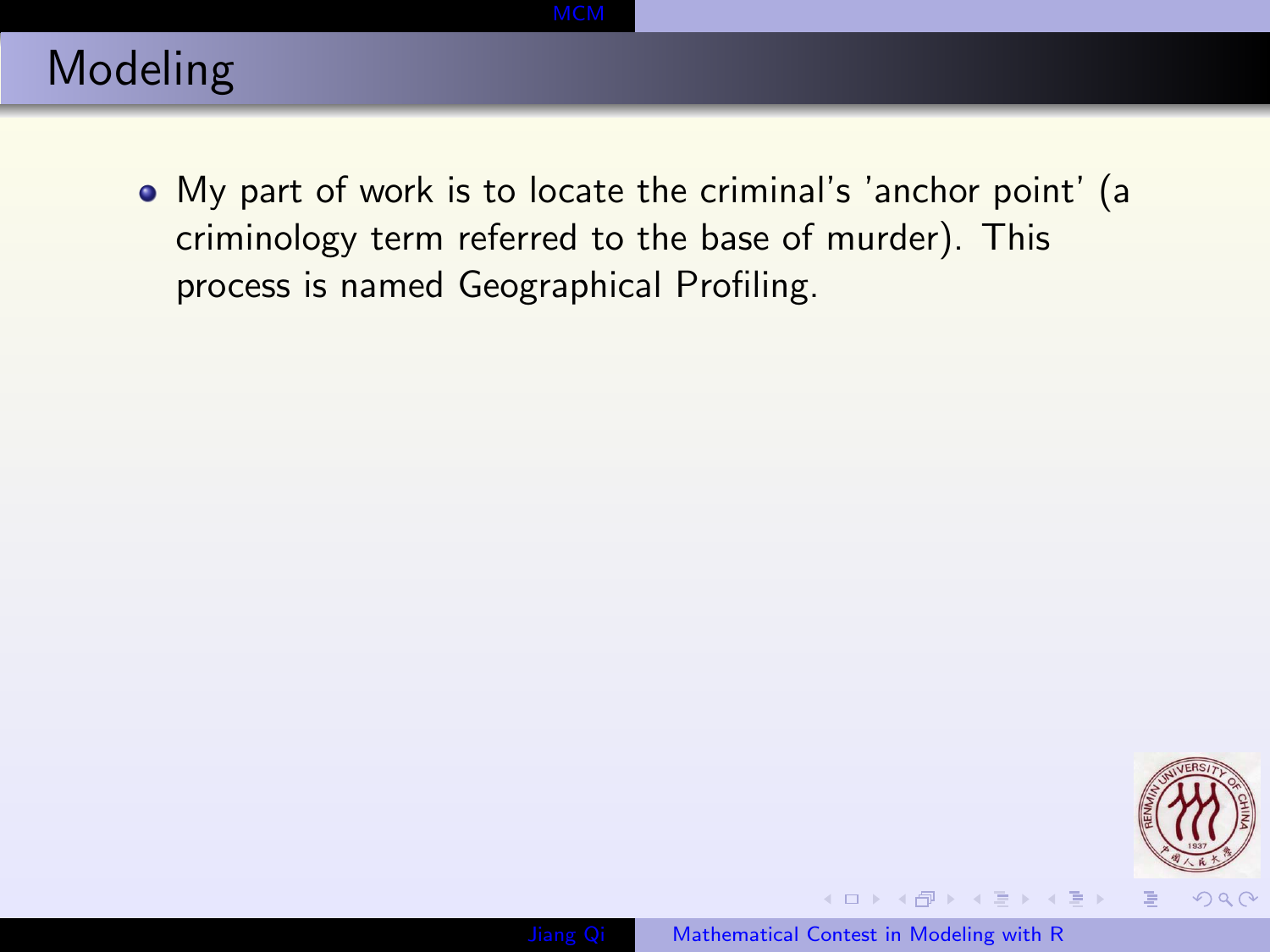- My part of work is to locate the criminal's 'anchor point' (a criminology term referred to the base of murder). This process is named Geographical Profiling.
- I assume  $f(s, z)$  is the probability density for the criminal to commit a crime at site s from the anchor point z, which has the following form:

$$
f(s,z) \propto \frac{1}{\sqrt{2\pi}\sigma} \left\{-\frac{1}{2\sigma^2} \left(d(s,z)-d\right)^2\right\}
$$

where  $d(s, z)$  denotes the distance between crime site s and anchor point z,  $\sigma$ , d are parameters in the model.



 $\left\{ \begin{array}{ccc} 1 & 0 & 0 \\ 0 & 1 & 0 \end{array} \right.$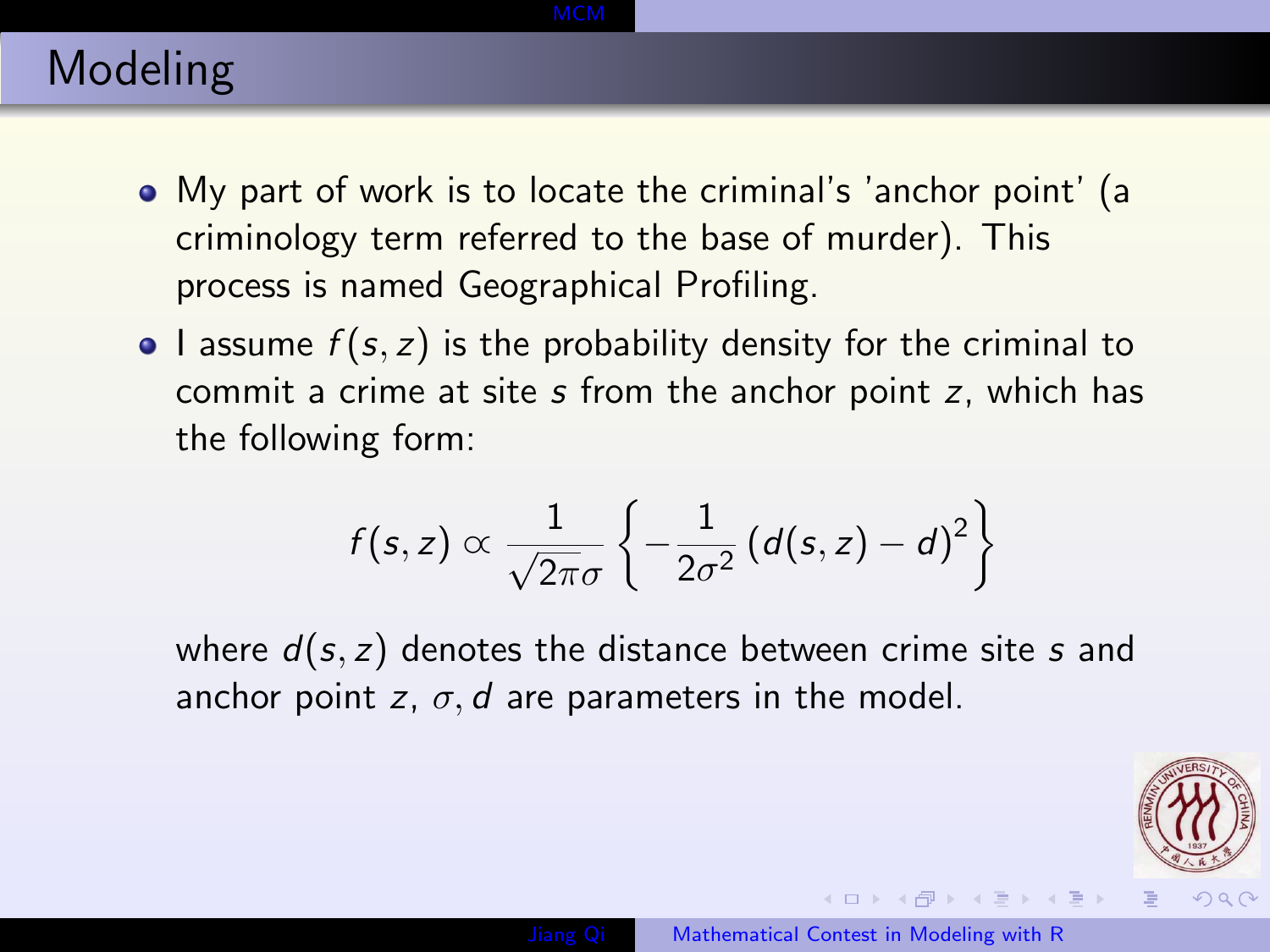- My part of work is to locate the criminal's 'anchor point' (a criminology term referred to the base of murder). This process is named Geographical Profiling.
- I assume  $f(s, z)$  is the probability density for the criminal to commit a crime at site s from the anchor point z, which has the following form:

$$
f(s,z) \propto \frac{1}{\sqrt{2\pi}\sigma} \left\{-\frac{1}{2\sigma^2} \left(d(s,z)-d\right)^2\right\}
$$

where  $d(s, z)$  denotes the distance between crime site s and anchor point z,  $\sigma$ , d are parameters in the model.

• Note that the  $f(s, z)$  is a 'cut-off' density, not the complete normal density (d varies from 0 to  $\infty$ ), so a notation of  $\infty$  is used.

 $\left\{ \begin{array}{ccc} 1 & 0 & 0 \\ 0 & 1 & 0 \end{array} \right.$ 

 $299$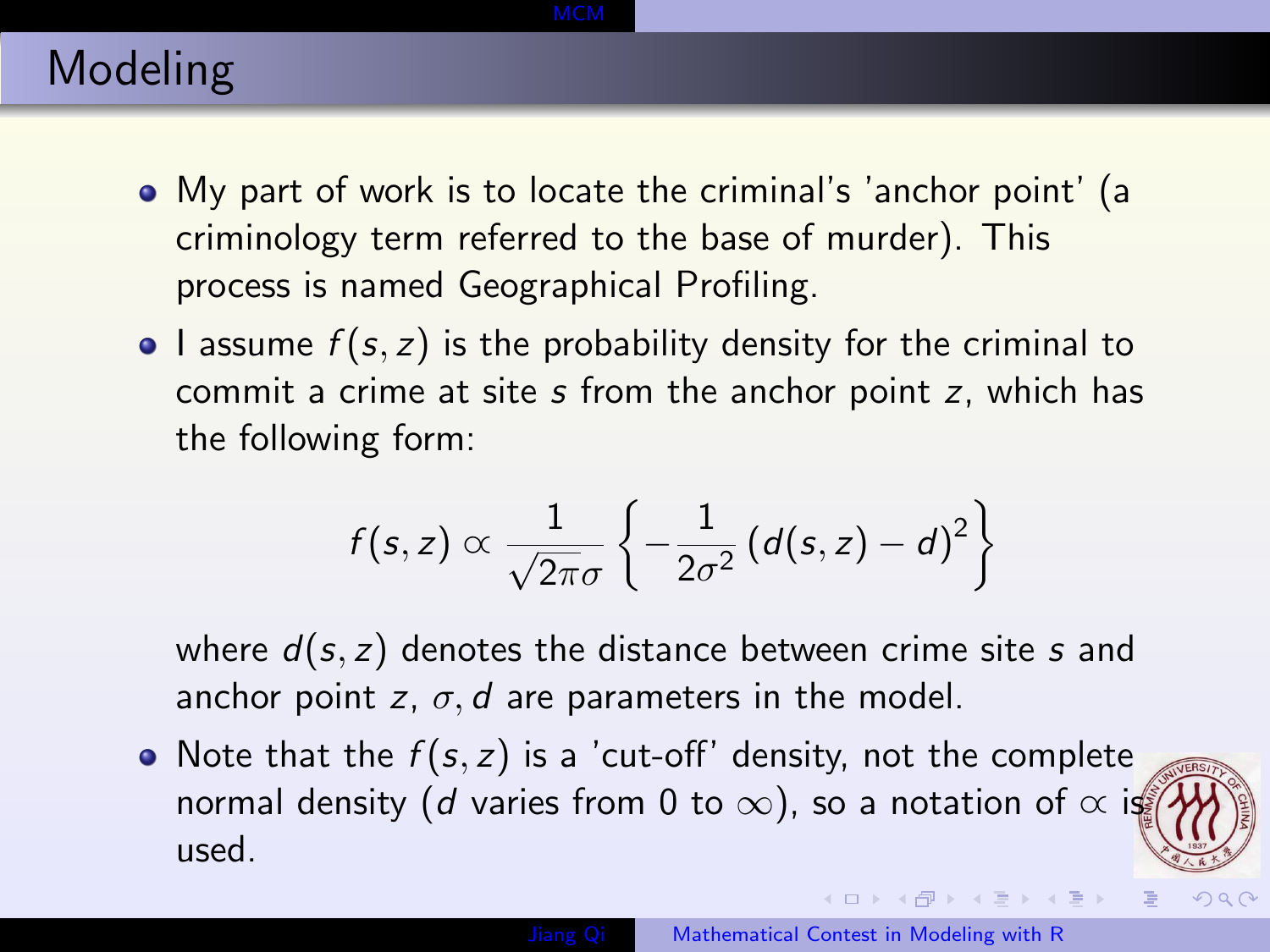$> x = seq(0, 10, 0.01)$  $> y = \text{dnorm}(x, 2, 2)$  $> plot(x, y, xlim = c(0, 10), ylab = "density", xlab = "x axis")$ 





 $299$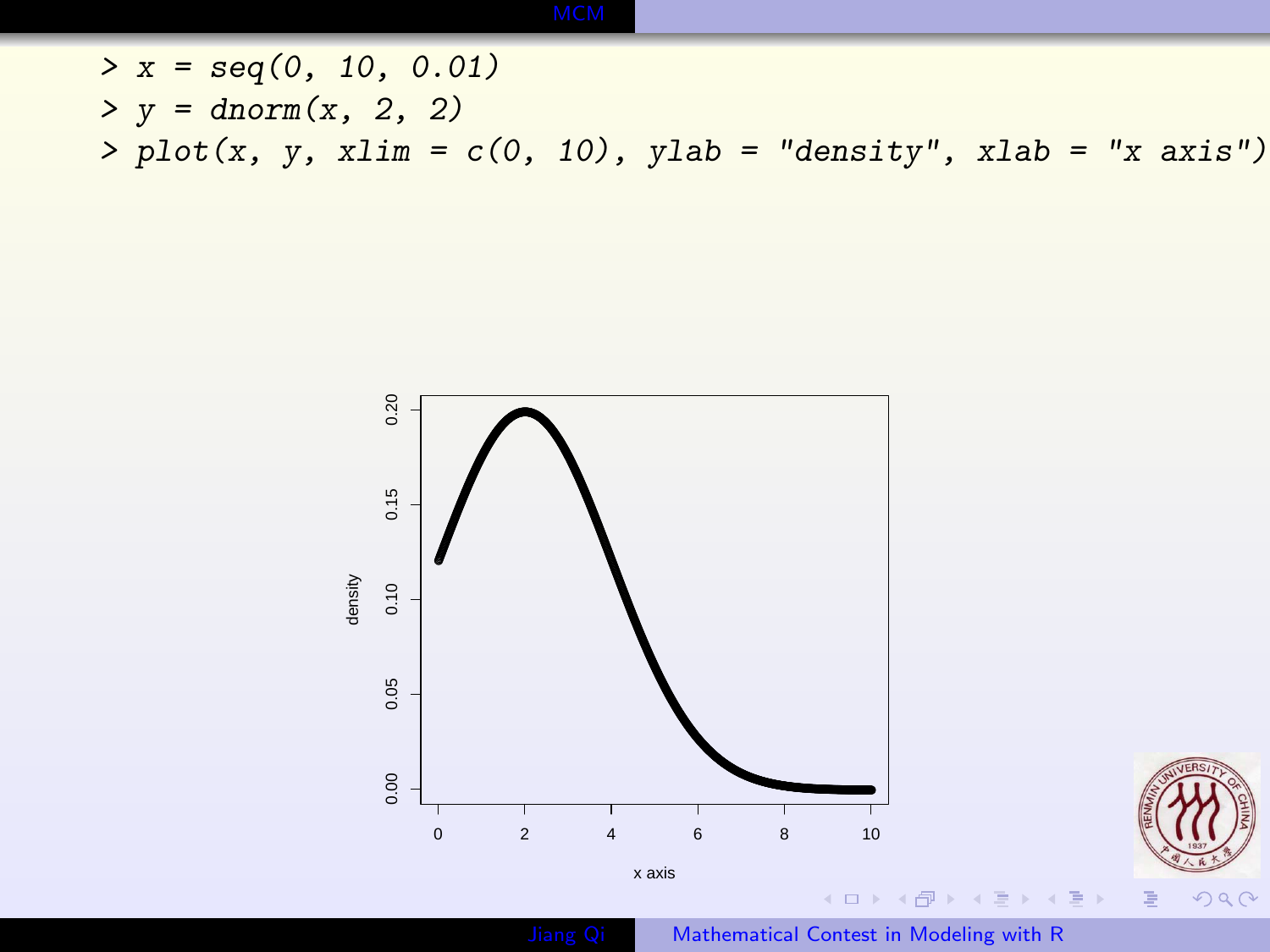Notations: define  $s_i = (x_i, y_i)$  as the coordinates of crime site,  $z = (x_0, y_0)$  as the true location of anchor point. Function  $d(s_i, z)$  is the distance from crime site to anchor point. d is a parameter to describe the psychological propensity that the murder is less willing to commit a crime either near his base, or very far from the base.

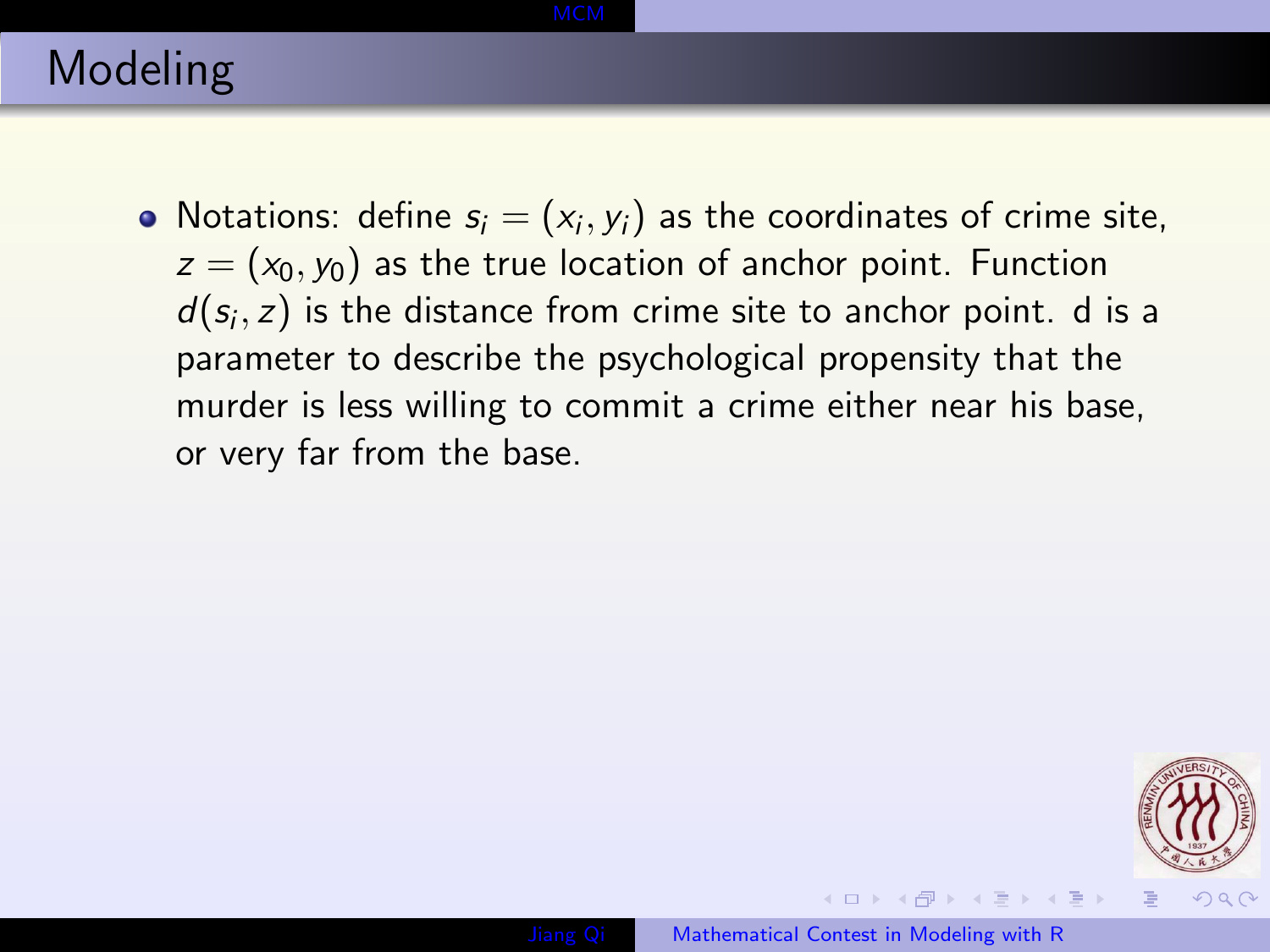- Notations: define  $s_i = (x_i, y_i)$  as the coordinates of crime site,  $z = (x_0, y_0)$  as the true location of anchor point. Function  $d(s_i, z)$  is the distance from crime site to anchor point. d is a parameter to describe the psychological propensity that the murder is less willing to commit a crime either near his base, or very far from the base.
- Using Bayes Theorem, a Likelihood  $\times$  Prior is given to deduce the posterior density for the parameter. The likelihood has the following form:

$$
f(s_i, z|d, \sigma, x_0, y_0) \propto \prod_{i=1}^n \frac{1}{\sigma} exp{-\frac{1}{2\sigma^2} (d(s_i, z) - d)^2)}
$$



 $200$ 

 $\mathcal{A} \subseteq \mathcal{P} \rightarrow \mathcal{A} \oplus \mathcal{P} \rightarrow \mathcal{A} \oplus \mathcal{P} \rightarrow \mathcal{A} \oplus \mathcal{P}$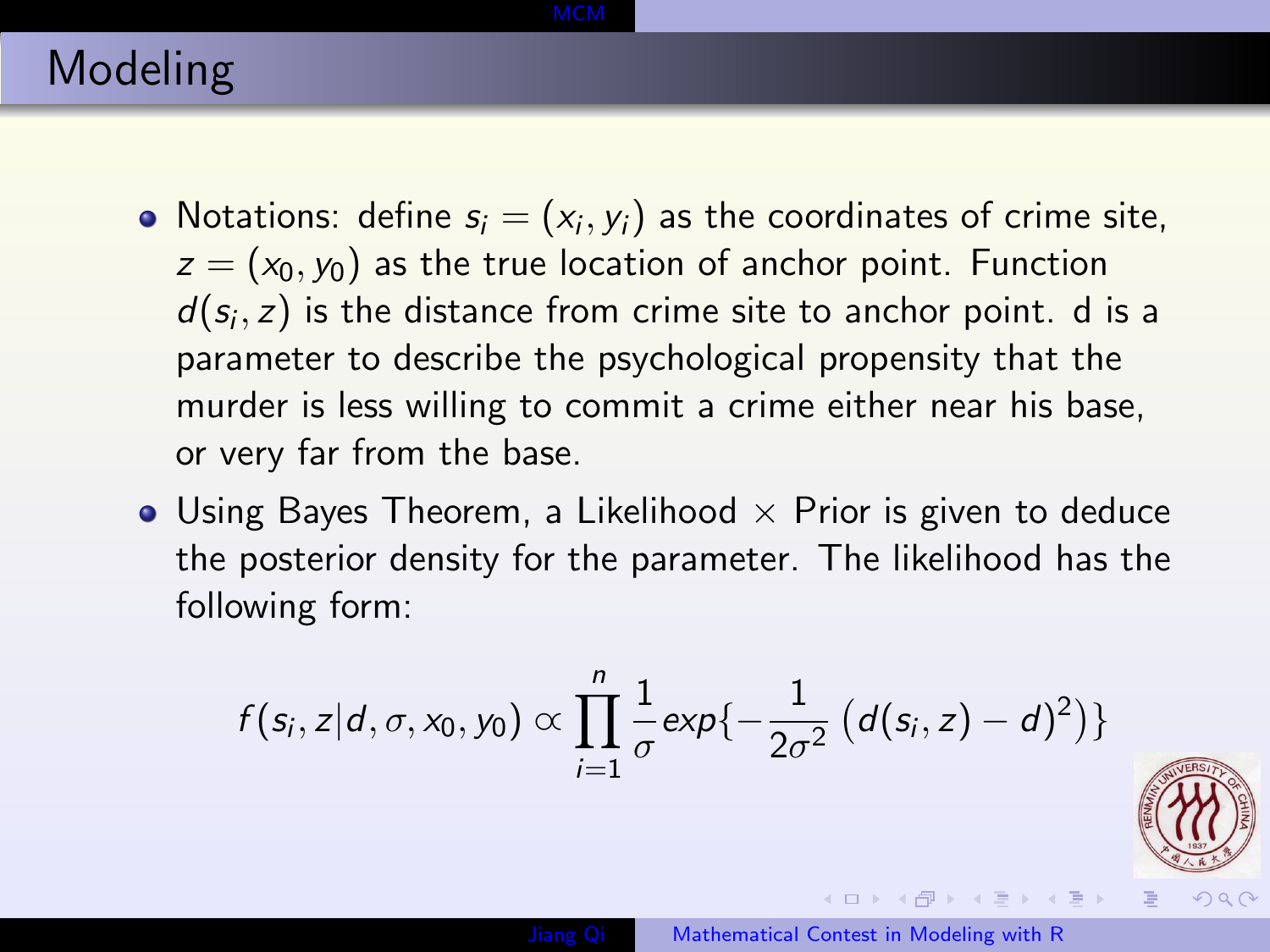I assume the prior density for  $(\sigma^2)^{-1}$ ,  $d$ ,  $x_0$ ,  $y_0$  $(\sigma^2)^{-1} \sim \mathit{Gamma}(c_1, d_1)$  $d \sim N(c_2, d_2)$  $x_0 \sim N(c_3, d_3)$  $y_0 \sim N(c_4, d_4)$ 



 $\mathcal{A} \subseteq \mathcal{P} \rightarrow \mathcal{A} \oplus \mathcal{P} \rightarrow \mathcal{A} \oplus \mathcal{P} \rightarrow \mathcal{A} \oplus \mathcal{P}.$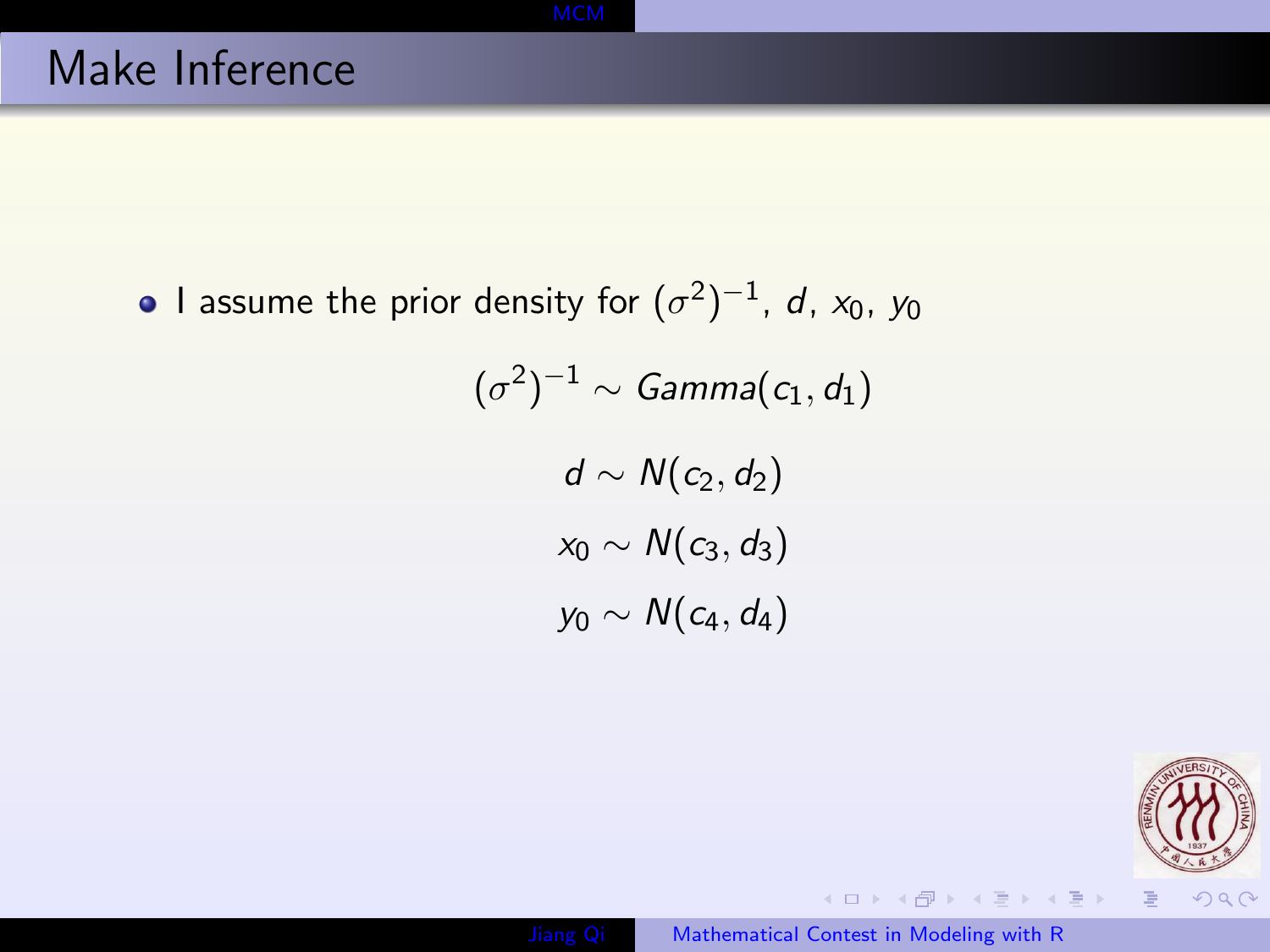# Make Inference

• The posterior density for parameter  $\sigma$ ,  $d$ ,  $x_0$ ,  $y_0$ :

$$
(\sigma^2)^{-1}|d, x_0, y_0 \sim \text{Gamma}\left(\frac{n}{2} + c_1 - 1, d_1 + \sum_{i=1}^n (d(s_i, z) - d)^2\right)
$$
  
\n
$$
d|\sigma, x_0, y_0 \sim N\left(\frac{\sum_{i=1}^n d(s_i, z)d_2^2 + c_2\sigma^2}{nd_2^2 + \sigma^2}, \frac{\sigma^2 d_2^2}{nd_2^2 + \sigma^2}\right)
$$
  
\n
$$
x_0|\sigma, d, y_0 \propto \exp\left\{-\frac{\sum_{i=1}^n ((x_i - x_0)^2 - 2dd(s_i, z))}{\sigma^2} - \frac{1}{2\sigma_1^2(x_0 - c_3)^2}\right\}
$$
  
\n
$$
y_0|\sigma, d, x_0 \propto \exp\left\{-\frac{\sum_{i=1}^n ((y_i - y_0)^2 - 2dd(s_i, z))}{\sigma^2} - \frac{1}{2\sigma_1^2(y_0 - c_4)^2}\right\}
$$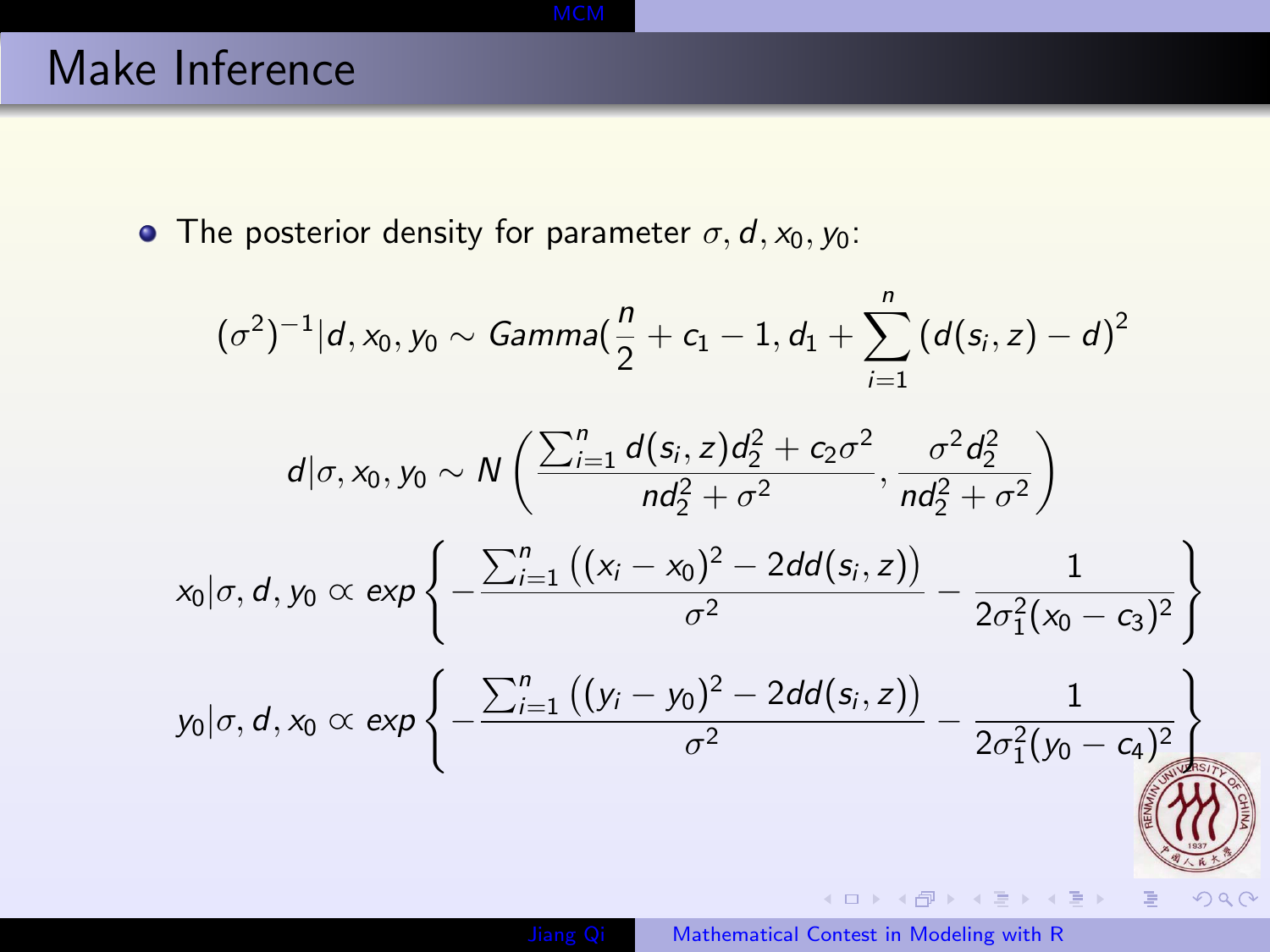A classical Gibbs Sampling approach is used to successively and repeatedly simulate from the posterior distribution.



 $\left\{ \begin{array}{ccc} \pm & \pm & \pm \end{array} \right.$  and  $\left\{ \begin{array}{ccc} \pm & \pm & \pm \end{array} \right.$  and  $\left\{ \begin{array}{ccc} \pm & \pm & \pm \end{array} \right.$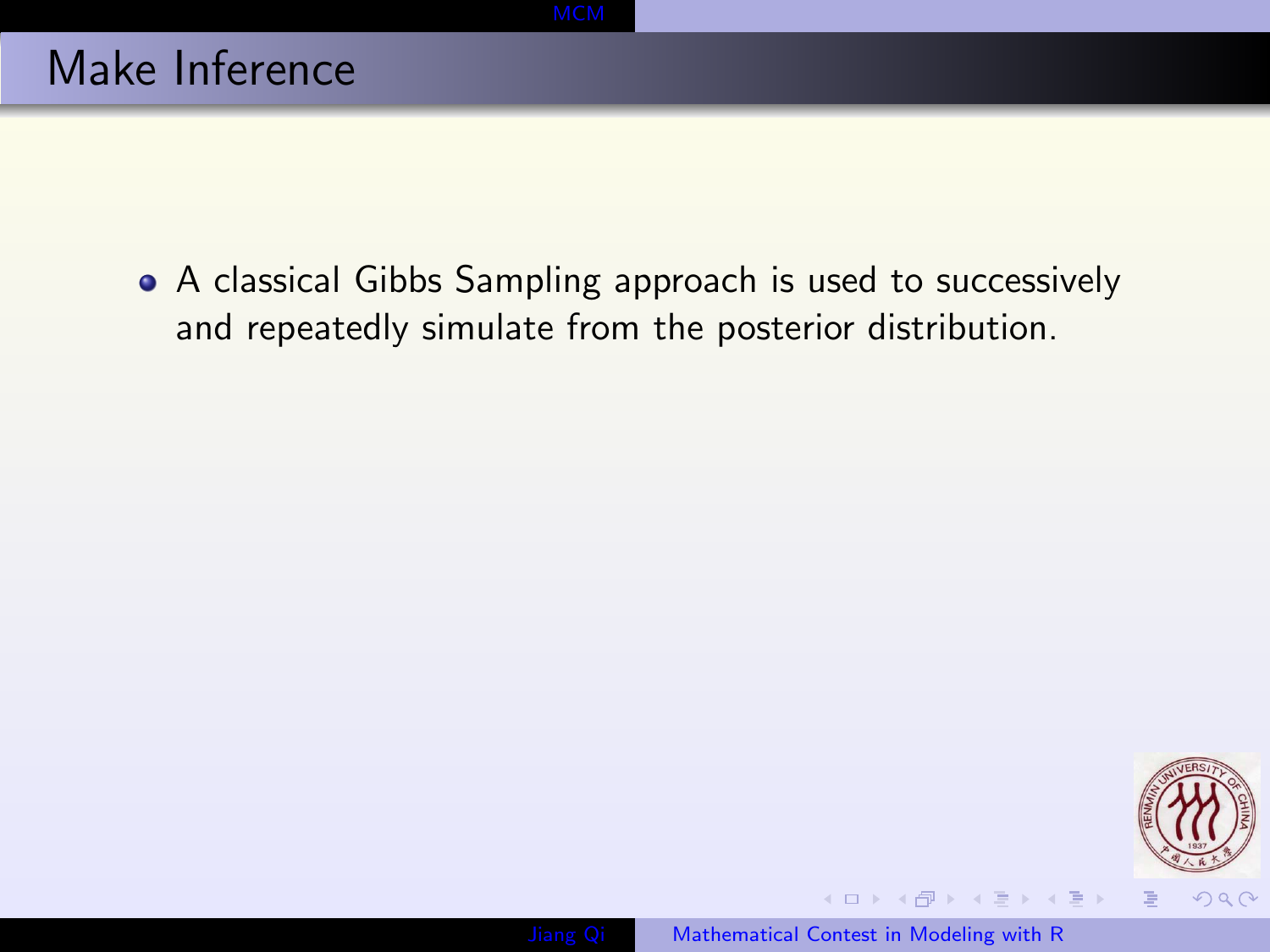- A classical Gibbs Sampling approach is used to successively and repeatedly simulate from the posterior distribution.
- The work flow is given as: Set  $(x_0, y_0, \alpha, d) = (x_0^{(0)})$  $y_0^{(0)},y_0^{(0)}$  $a^{(0)}, \alpha^{(0)}, d^{(0)}$ ).

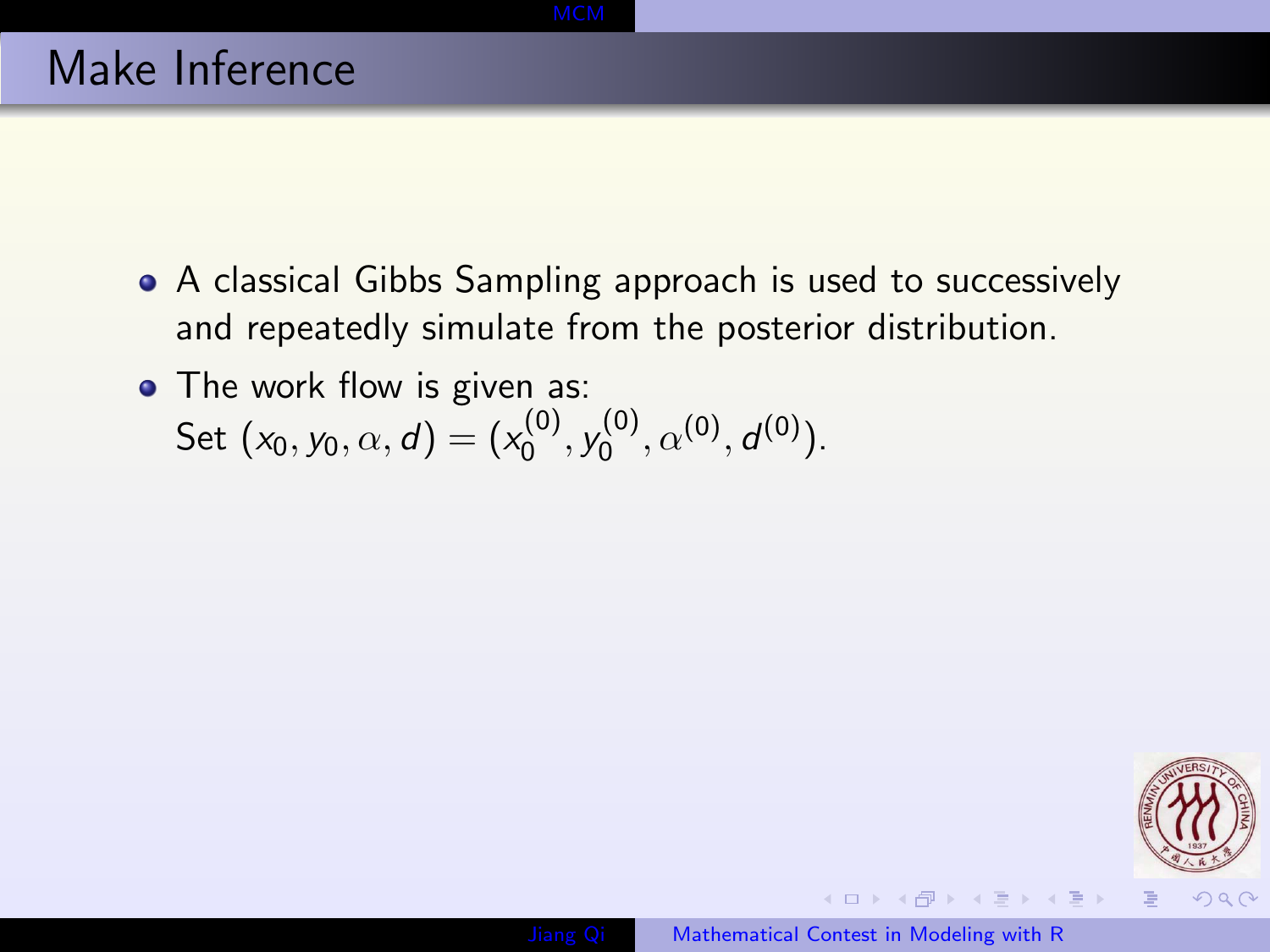- A classical Gibbs Sampling approach is used to successively and repeatedly simulate from the posterior distribution.
- The work flow is given as: Set  $(x_0, y_0, \alpha, d) = (x_0^{(0)})$  $y_0^{(0)},y_0^{(0)}$  $a^{(0)}, \alpha^{(0)}, d^{(0)}$ ). Simulate  $\sigma^{(i)}$  from  $p\left(\sigma^2|x_0^{(i-1)}\right)$  $\mathcal{N}_0^{(i-1)}, \mathcal{Y}_0^{(i-1)}$  $\left(\begin{smallmatrix} (i-1)\ 0 \end{smallmatrix}\right),d^{(i-1)}$ Simulate  $d^{(i)}$  from  $p\left(d|x_0^{(i-1)}\right)$  $\sigma^{(i-1)}_{0},\sigma^{(i)}\Big)$ 
	- $\mathcal{N}_0^{(i-1)}, \mathcal{Y}_0^{(i-1)}$ Simulate  $x_0^{(i)}$  $f(t)$  from  $f(x_0|y_0^{(i-1)})$  $\sigma^{(i-1)}, \sigma^{(i)}, d^{(i)}$ Simulate  $y_0^{(i)}$  $f_0^{(i)}$  from  $f(y_0|x_0^{(i)})$  $\sigma^{(i)}, \sigma^{(i)}, d^{(i)}$



イロメ イ何 メイヨメ イヨメ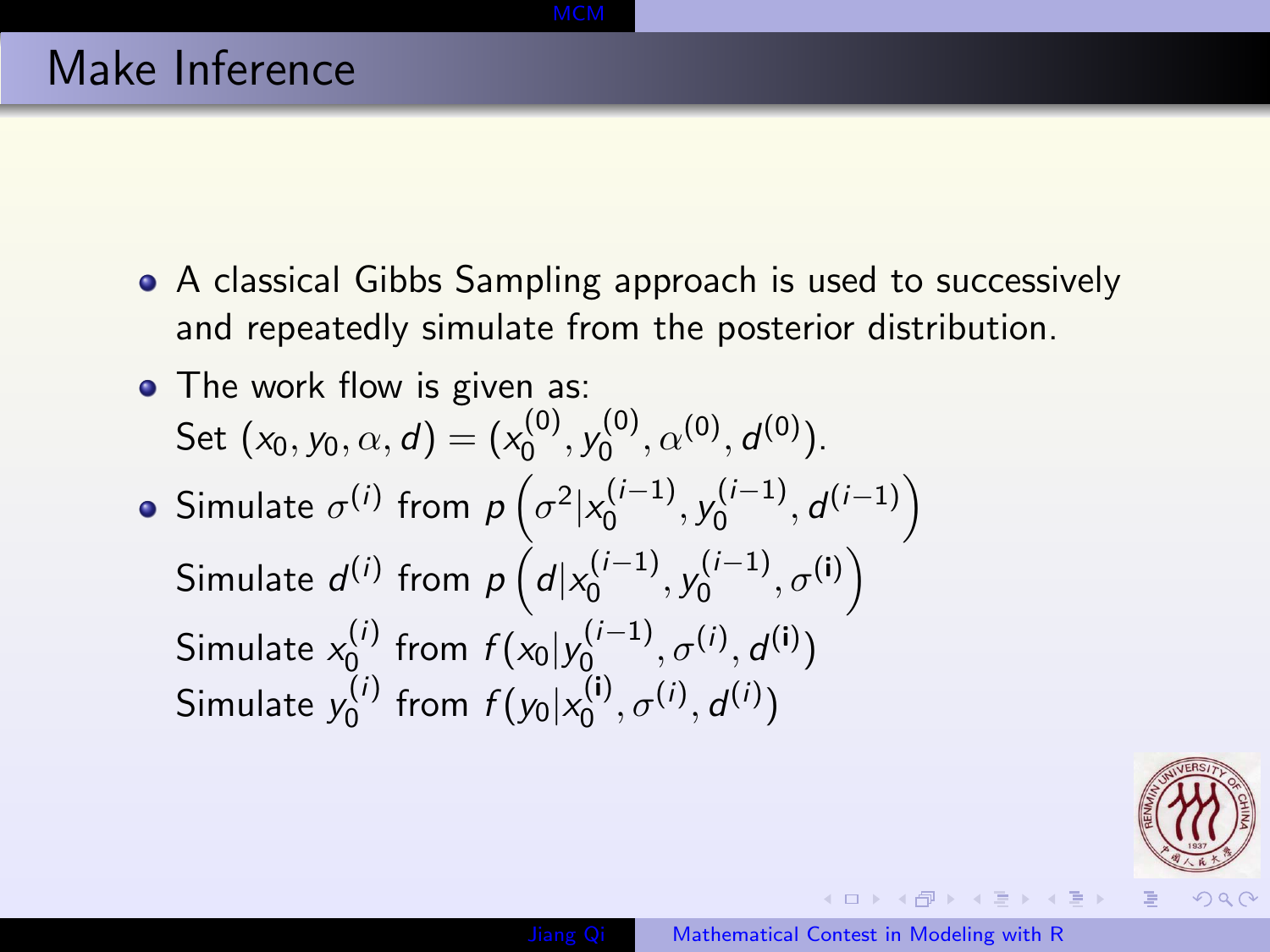• The posterior distribution of  $\sigma$  and  $d$  is straightforward, while for  $x_0$  and  $y_0$ , it's not self-explanatory.



 $\left\{ \begin{array}{ccc} \pm & \pm & \pm \end{array} \right.$  and  $\left\{ \begin{array}{ccc} \pm & \pm & \pm \end{array} \right.$  and  $\left\{ \begin{array}{ccc} \pm & \pm & \pm \end{array} \right.$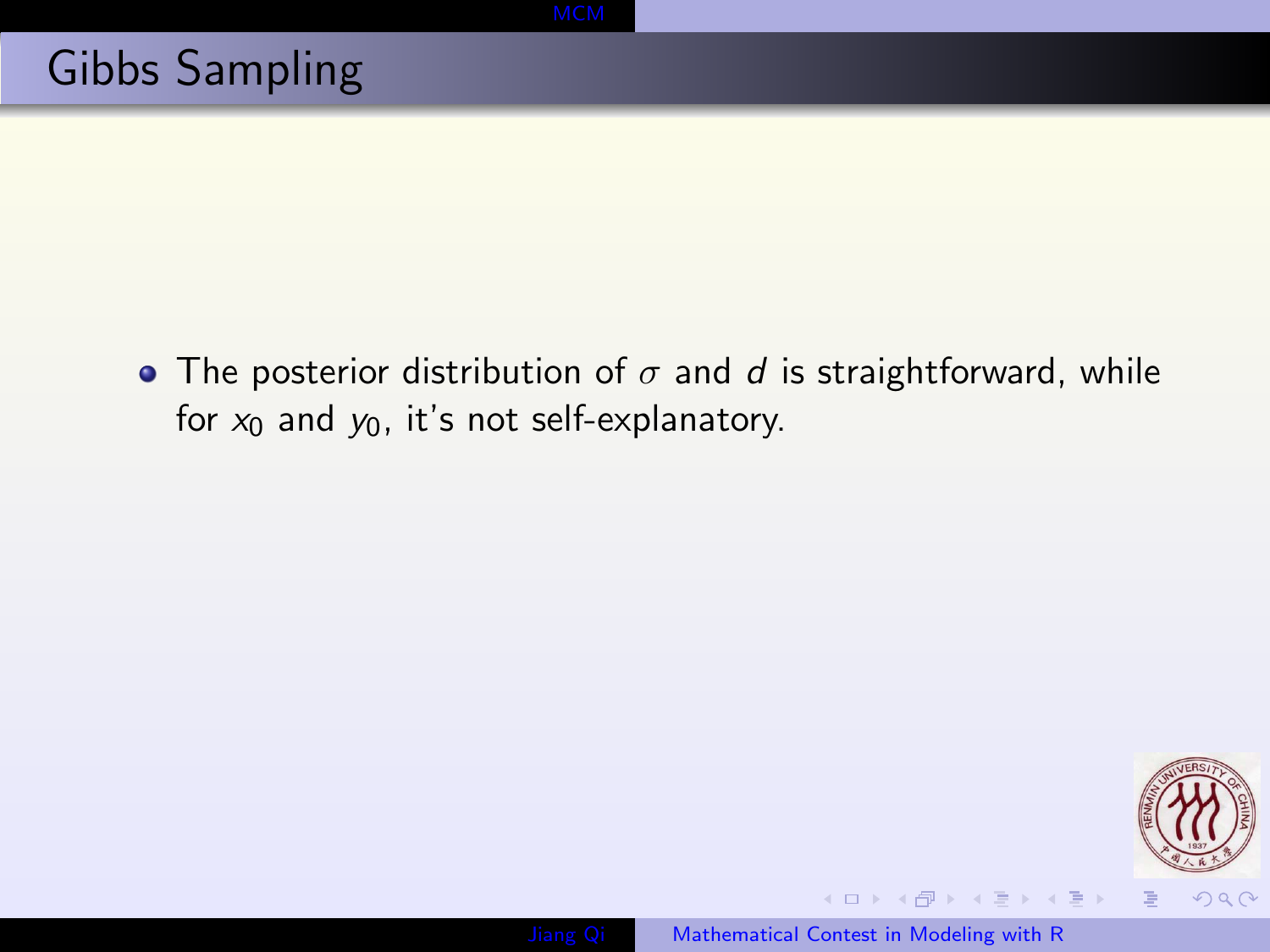- The posterior distribution of  $\sigma$  and d is straightforward, while for  $x_0$  and  $y_0$ , it's not self-explanatory.
- Use normal simulation function in R to simulate  $\sigma$ , d. And for  $x_0$  and  $y_0$ , we only know the kernel of the density, so Metropolis Hasting Algorithm is recommended.



ス 何 ト ス ヨ ト ス ヨ ト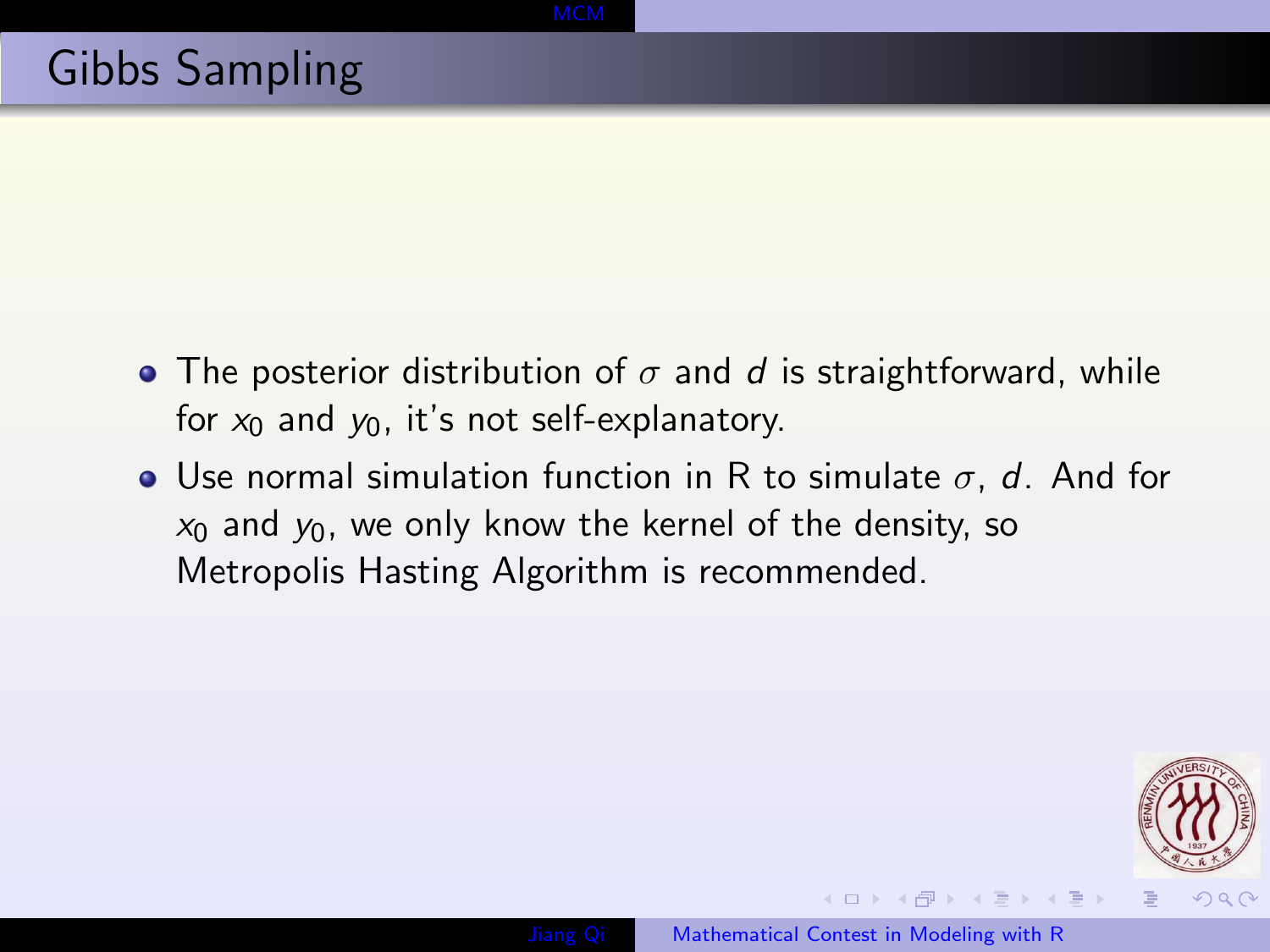### Metropolis Hasting Algorithm

• The objective of MH algorithm is to generate a Markov Chain which will converge to your designed distribution.

### Metropolis Hasting Algorithm

Starting with  $X^{(0)}$  iterate for K times.

- 1. Draw X  $\sim q(X|X^{(t-1)})$ .
- 2. Compute acceptance probability

$$
\alpha = \min\left\{1, \frac{f(X)q(X^{(t-1)}|X)}{f(X^{(t-1)})q(X|X^{(t-1)})}\right\}.
$$

3. With Probability  $\alpha$ , set  $X^{(t)}=X$ , otherwise set  $X^{(t)}=X^{(t-1)}$ 



 $\left\{ \begin{array}{ccc} 1 & 0 & 0 \\ 0 & 1 & 0 \end{array} \right.$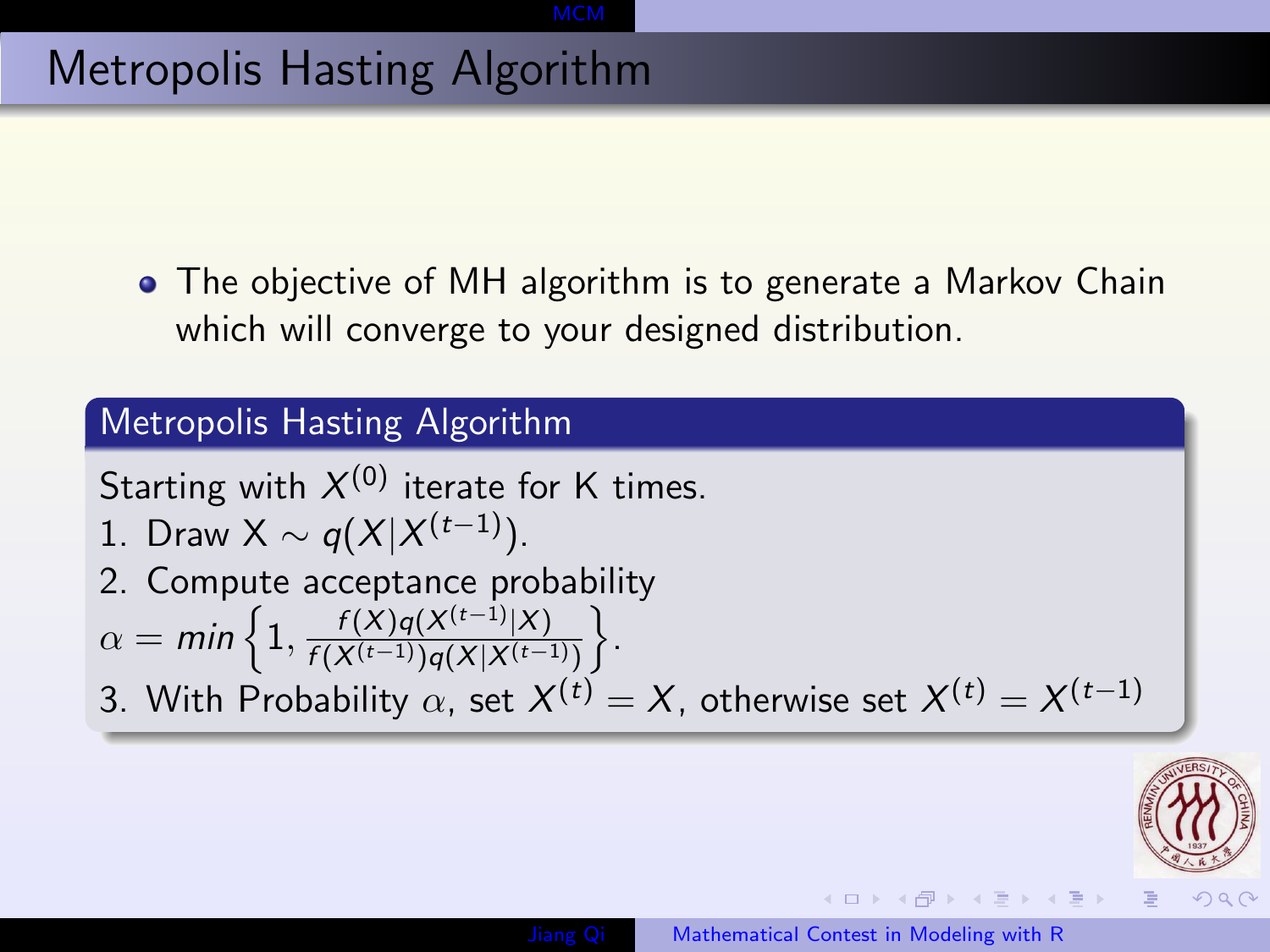### Figure: The histogram for  $x_0$ ,  $y_0$





 $299$ 

[Jiang Qi](file:jiangqi8908@gmail.com) [Mathematical Contest in Modeling with R](#page-0-0)

イロメ イ御メ イヨメ イヨメ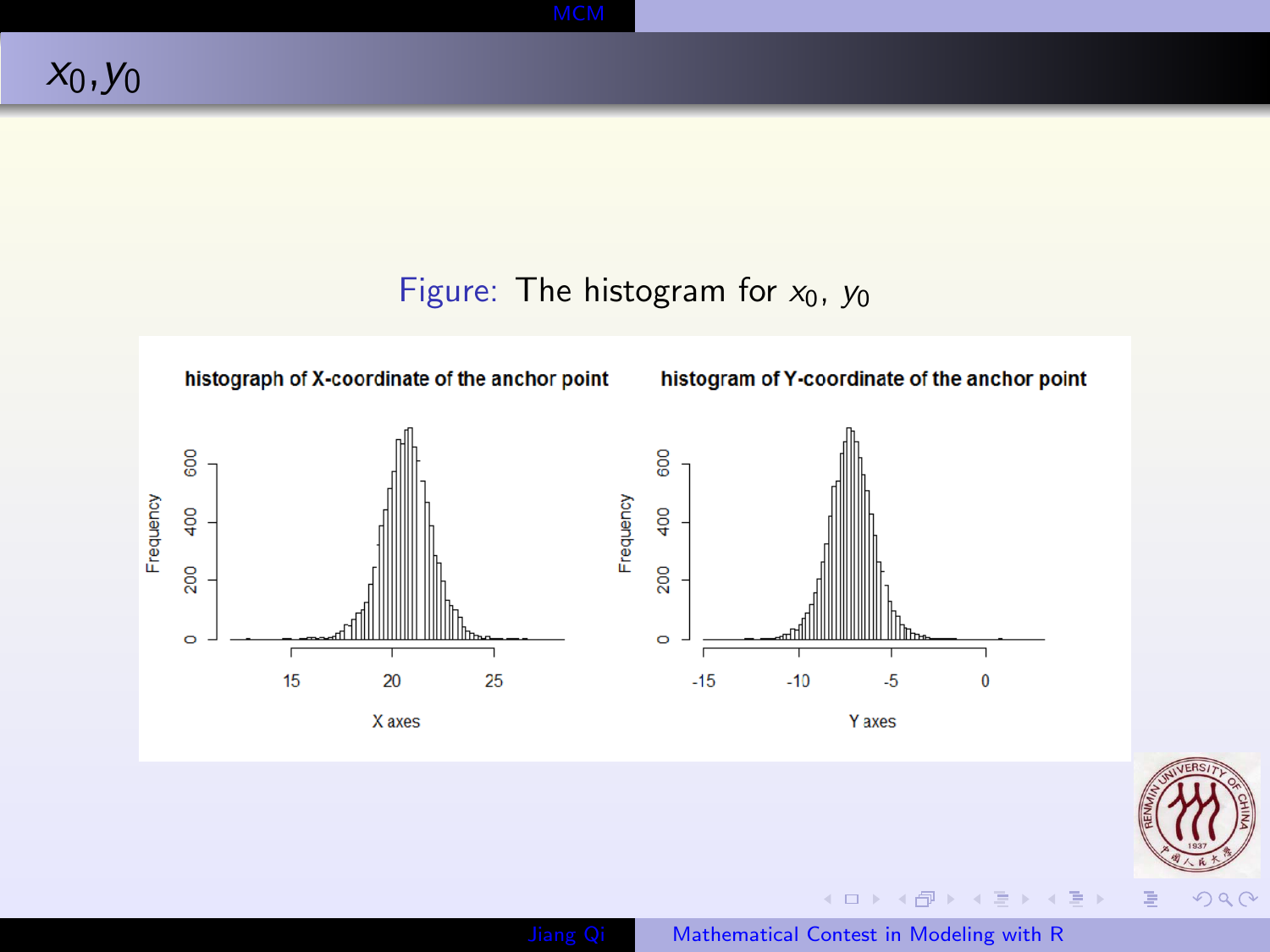### Figure: The histogram for parameter  $\sigma$ , d





 $299$ 

**K ロト K 御 ト K 君 ト K 君 ト**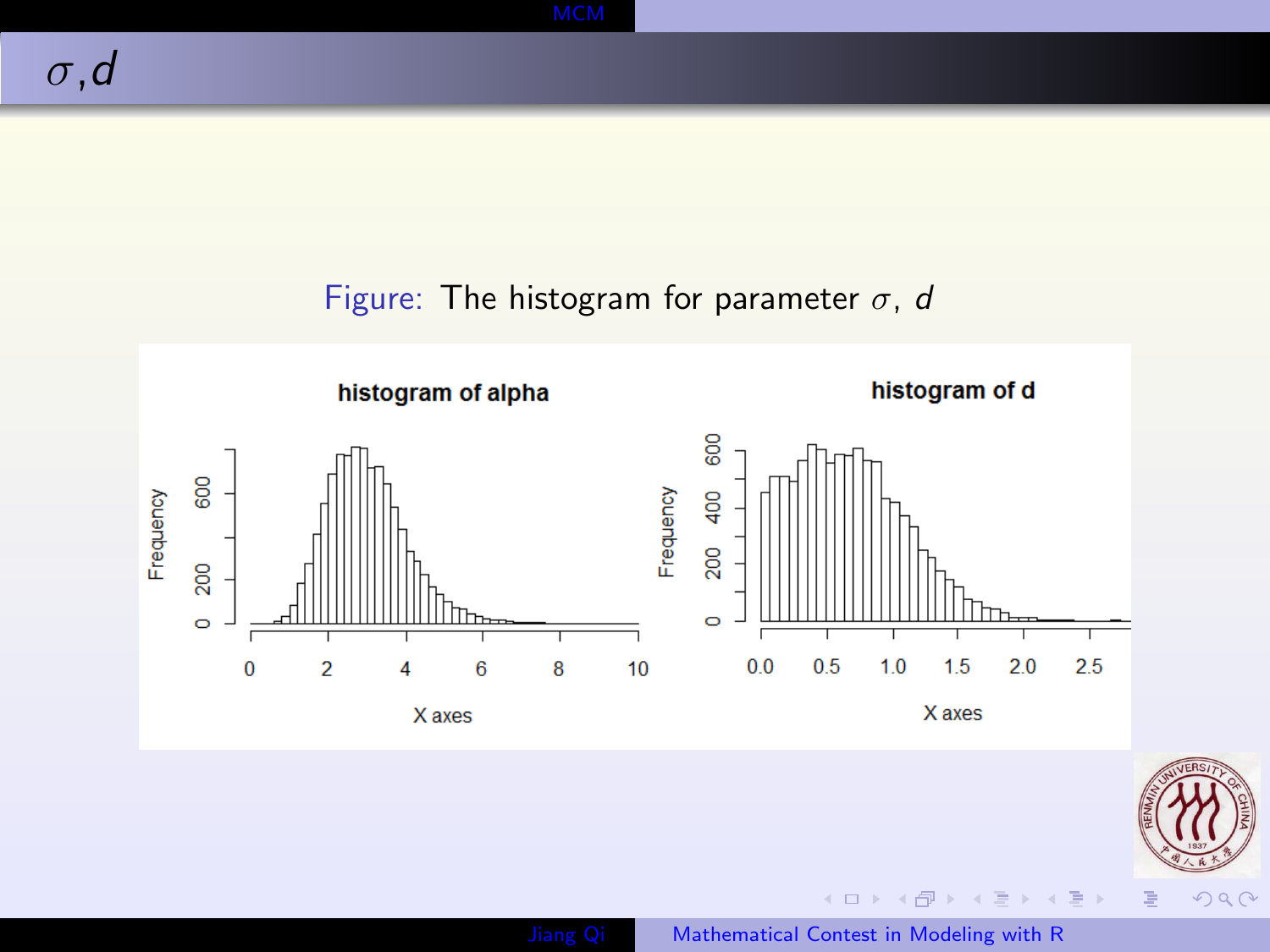Figure: The scatter plot of the estimated anchor point (the red triangles mark the location of offences)



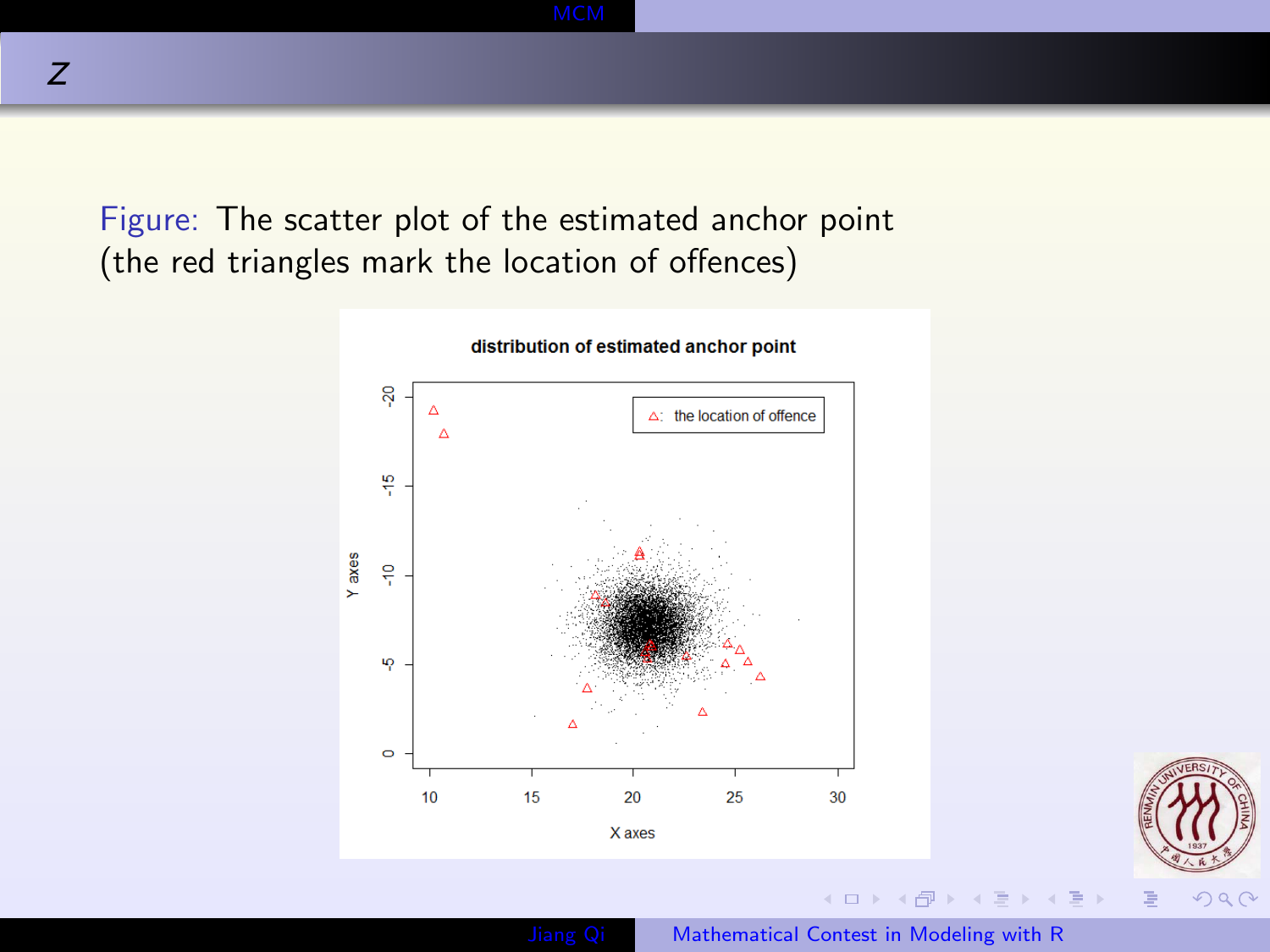### • From the figure, we have estimates for parameters:  $\sigma = 5.8$ ;  $d = 2.3$ . when transformed into a real length scale,  $\sigma = 18.04$  km;  $d = 7.15$  km. And also, we estimate the location of anchor point z is in southeast part of Bradford, West Yorkshine County, exactly the place Sutcliffe resides.

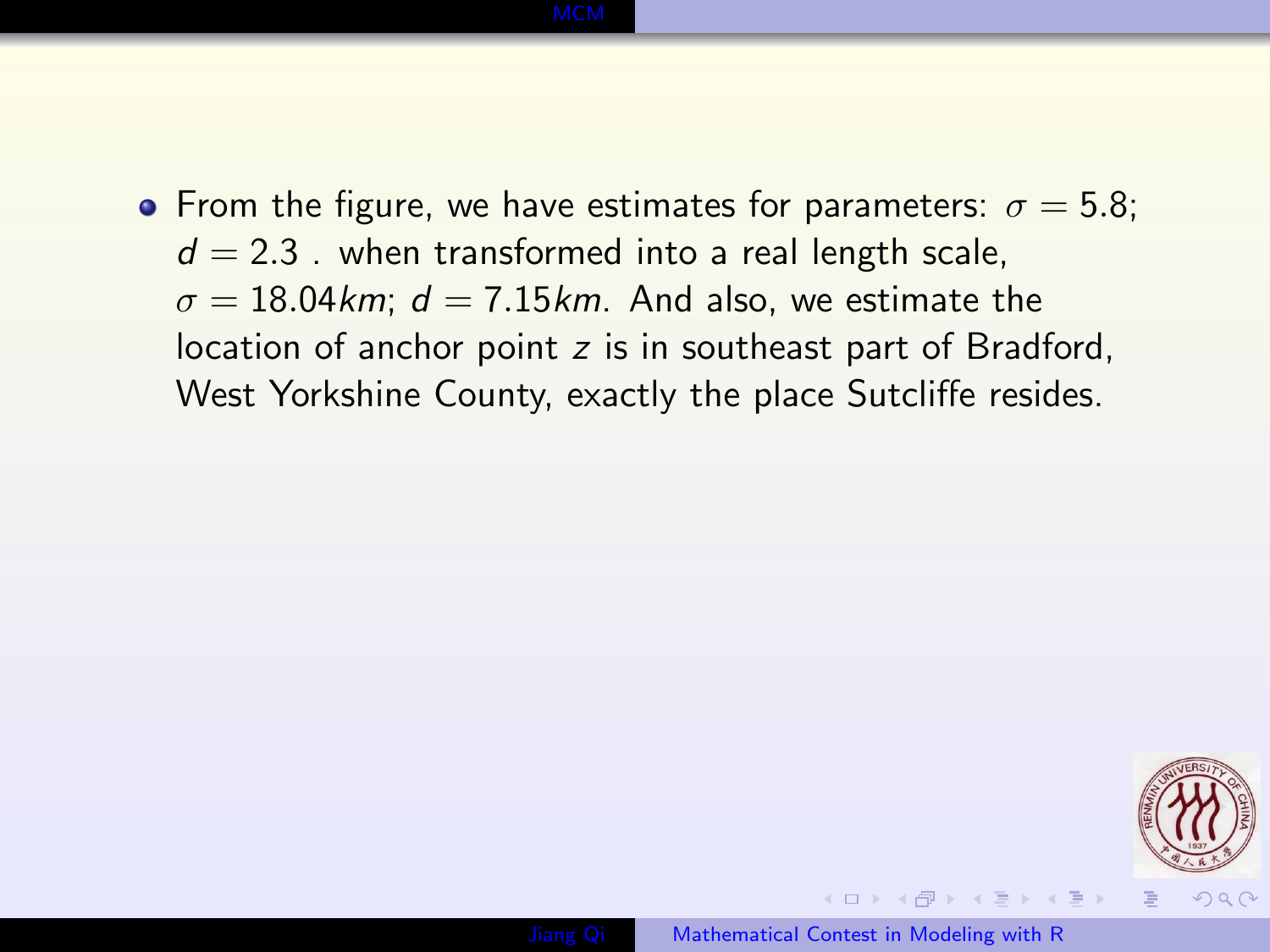### • From the figure, we have estimates for parameters:  $\sigma = 5.8$ ;  $d = 2.3$ . when transformed into a real length scale,  $\sigma = 18.04$  km;  $d = 7.15$  km. And also, we estimate the location of anchor point z is in southeast part of Bradford, West Yorkshine County, exactly the place Sutcliffe resides.

• The weakness of the model, is no geographical information and time factor is incorporated into the estimation process. For further study, these features could be added into the likelihood function, and give more accurate estimate.

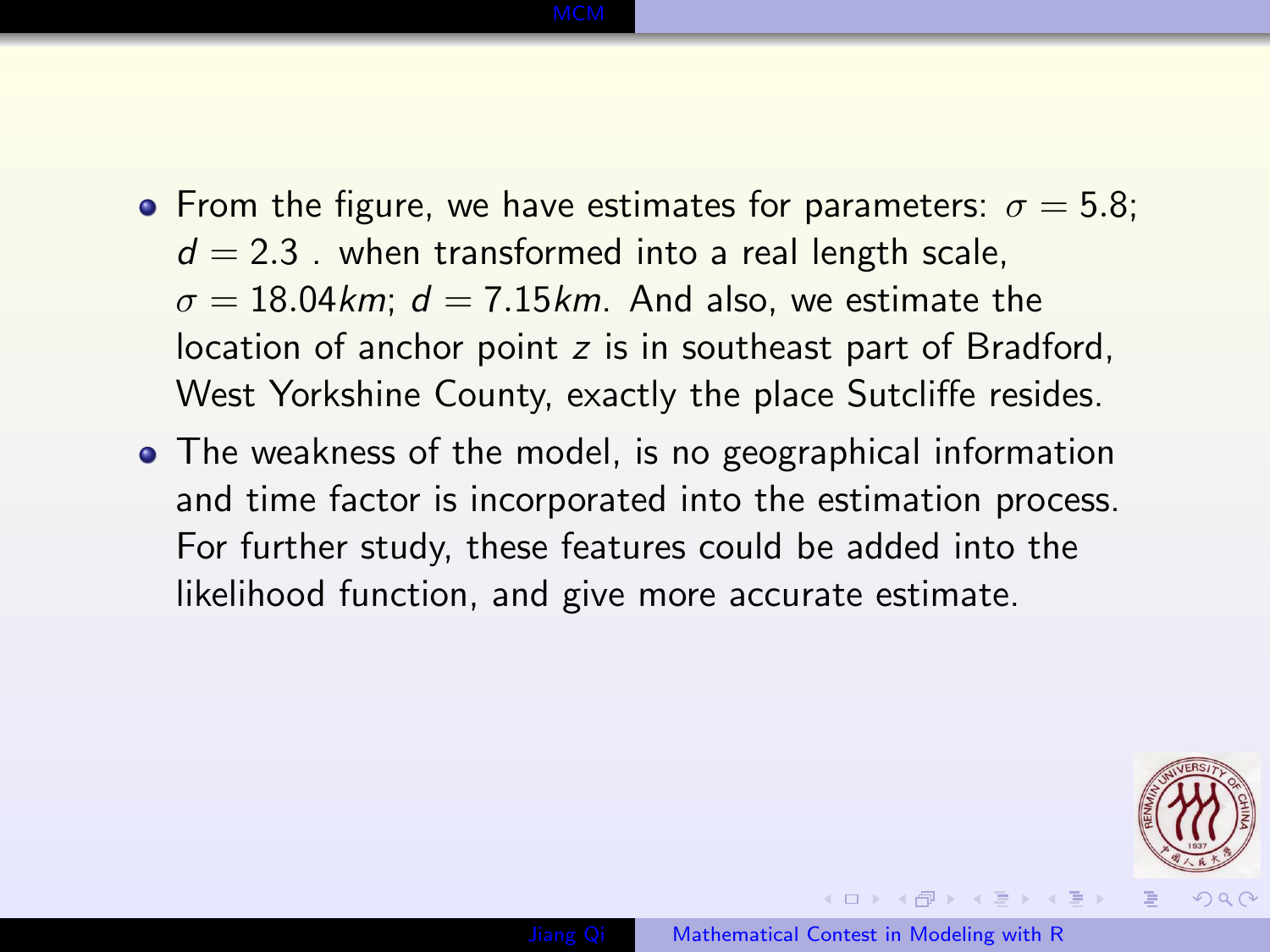### • From the figure, we have estimates for parameters:  $\sigma = 5.8$ ;  $d = 2.3$ . when transformed into a real length scale,  $\sigma = 18.04$  km;  $d = 7.15$  km. And also, we estimate the location of anchor point z is in southeast part of Bradford, West Yorkshine County, exactly the place Sutcliffe resides.

- The weakness of the model, is no geographical information and time factor is incorporated into the estimation process. For further study, these features could be added into the likelihood function, and give more accurate estimate.
- Finally, we won Meritorious Award (6 percent in total) for our performance.